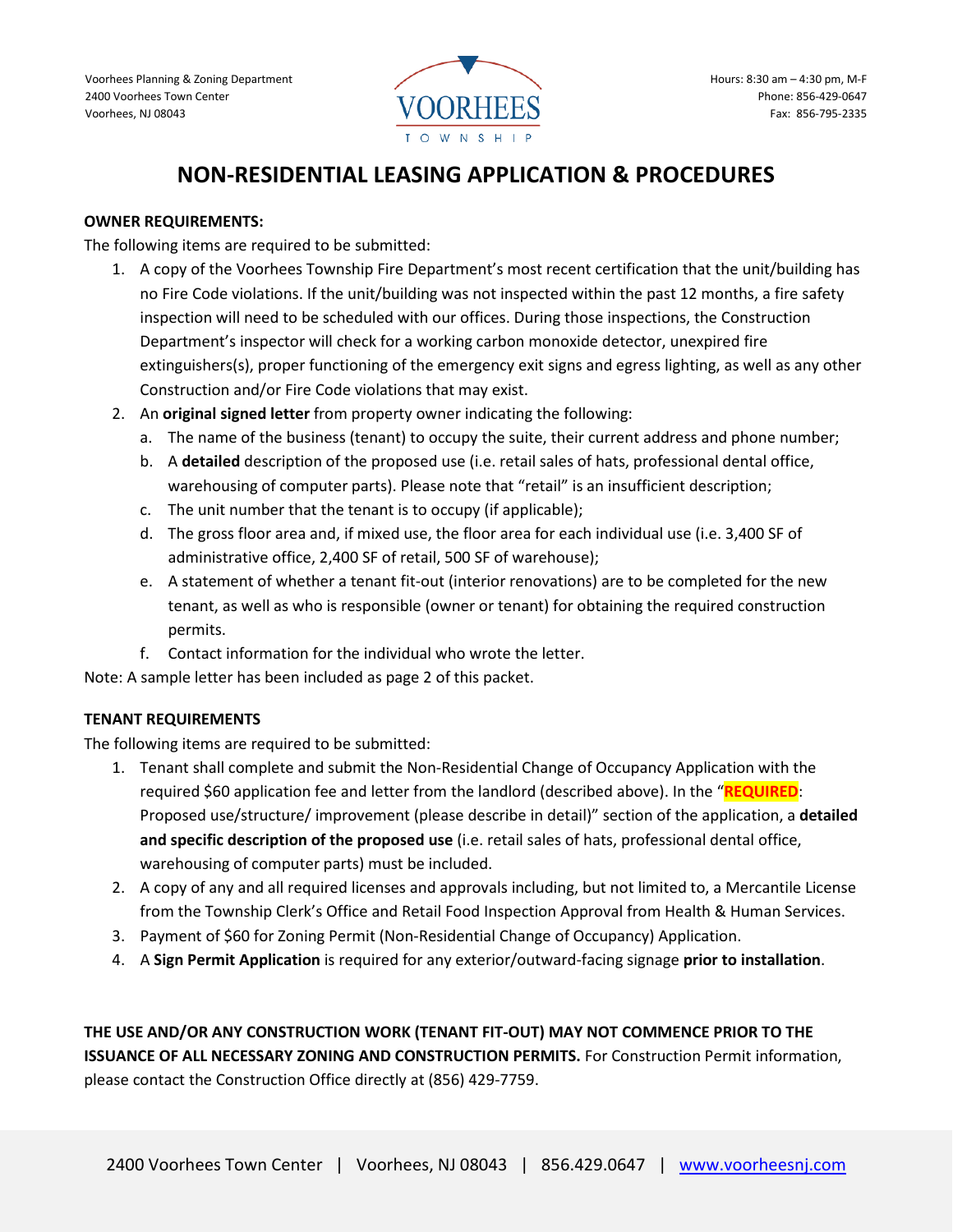# **SAMPLE LANDLORD LETTER**



January 1, 2019

Ms. Jaclyn Bradley, Zoning Officer Township of Voorhees 2400 Voorhees town Center Voorhees, NJ 08043

RE: Suite # 000, Voorhees Shopping Center Name

Dear Ms. Bradley:

Please be advised that **Business Name** intends to occupy the above premises. They are presently located at Suite **# \_\_, Street Address, Municipality, NJ 08043** and their phone number is **(856)429-0647**. The above premises contains **2,792** square feet, and will continue to be used as **professional medical office**. The proposed tenant will be submitting the required Construction Permit application(s) for the tenant fit-out work that is to be completed. There will be no change to the floor plan.

Thank you for your attention to this matter. If you should have any questions, please feel free to contact me.

Sincerely,

Property Owner Property Owner Name, Title propertyowner@gmail.com (856) 429-0647 Signature must be an original, not typed on a computer

**5432 Any Street West, Voorhees, NJ 08043 856.429.0647 ph 856.429.0647 fax www.voorheespropertyowner.com**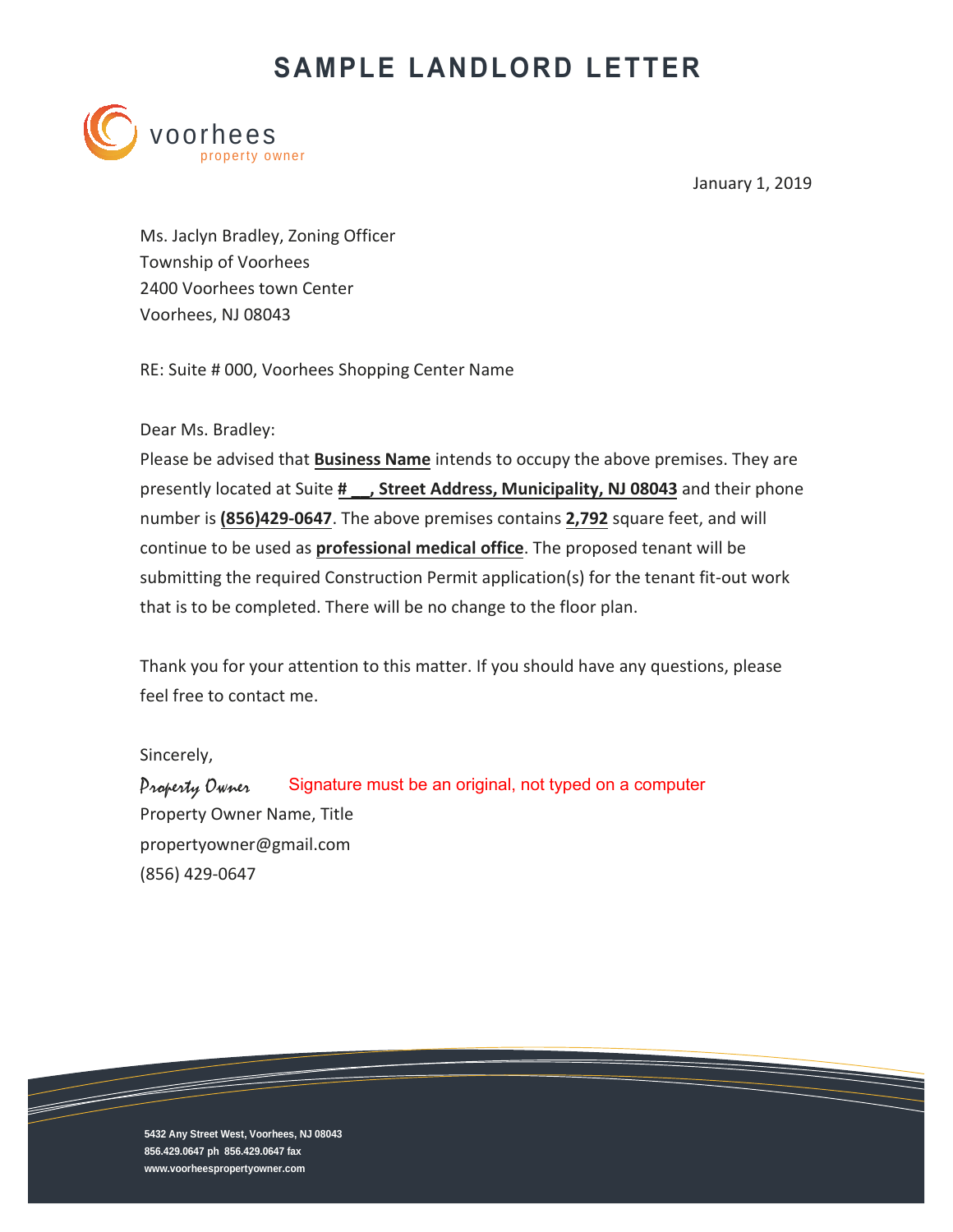

### **NON-RESIDENTIAL CHANGE OF OCCUPANCY APPLICATION**

\$60 Permit Application Fee, Due Upon Submission (\$20 Resubmission Fee, Due Upon Resubmission)

#### **Property Information**

| <b>Address of Business:</b>                    |  |     |            |    |     |  |              |  |                   |  |                                  |             |   | Voorhees, NJ 08043 |
|------------------------------------------------|--|-----|------------|----|-----|--|--------------|--|-------------------|--|----------------------------------|-------------|---|--------------------|
| Block:<br>Lot:                                 |  |     | Qualifier: |    |     |  |              |  |                   |  |                                  |             |   |                    |
| Name of Shopping Center:                       |  |     |            |    |     |  |              |  |                   |  | Square Footage of Unit/Building: |             |   |                    |
| Is a Tenant Fit-out to be Completed?           |  | Yes |            | or | No. |  | (circle one) |  |                   |  |                                  |             |   |                    |
| Name of Contractor to Complete Tenant Fit-out: |  |     |            |    |     |  |              |  |                   |  |                                  |             |   |                    |
| Fire Safety Use Group (circle all that apply)  |  | A   |            |    |     |  |              |  | B E F H I M R S U |  |                                  | $1 \t2 \t3$ | 4 |                    |
|                                                |  |     |            |    |     |  |              |  |                   |  |                                  |             |   |                    |

#### **Business Information**

Business Name:

Business Phone: Number of Anticipated Employees:

Expected Business Opening Date:

Description of Business (to expedite processing, please describe in detail):

#### **Contact Information**

Name of Business Contact Person:

Contact Phone: Contact Email:

#### **Business Owner Information**

Name of Business Owner: Owner Phone: Owner Email: Owner Home Street Address: Owner Home City, State Zip:

Name of Owner/Agent Completing This Form Signature Signature Signature

| <b>ZONING OFFICE USE ONLY</b>     |                                       |                                                         |  |  |
|-----------------------------------|---------------------------------------|---------------------------------------------------------|--|--|
| Date Paid:                        | Cash/Check #:                         | Collected by:                                           |  |  |
| $\Box$ Property taxes are current | $\Box$ Property taxes are not current |                                                         |  |  |
|                                   |                                       | $\sim$ $\sim$ $\sim$ $\sim$ $\sim$ $\sim$ $\sim$ $\sim$ |  |  |

Signature of Tax Collector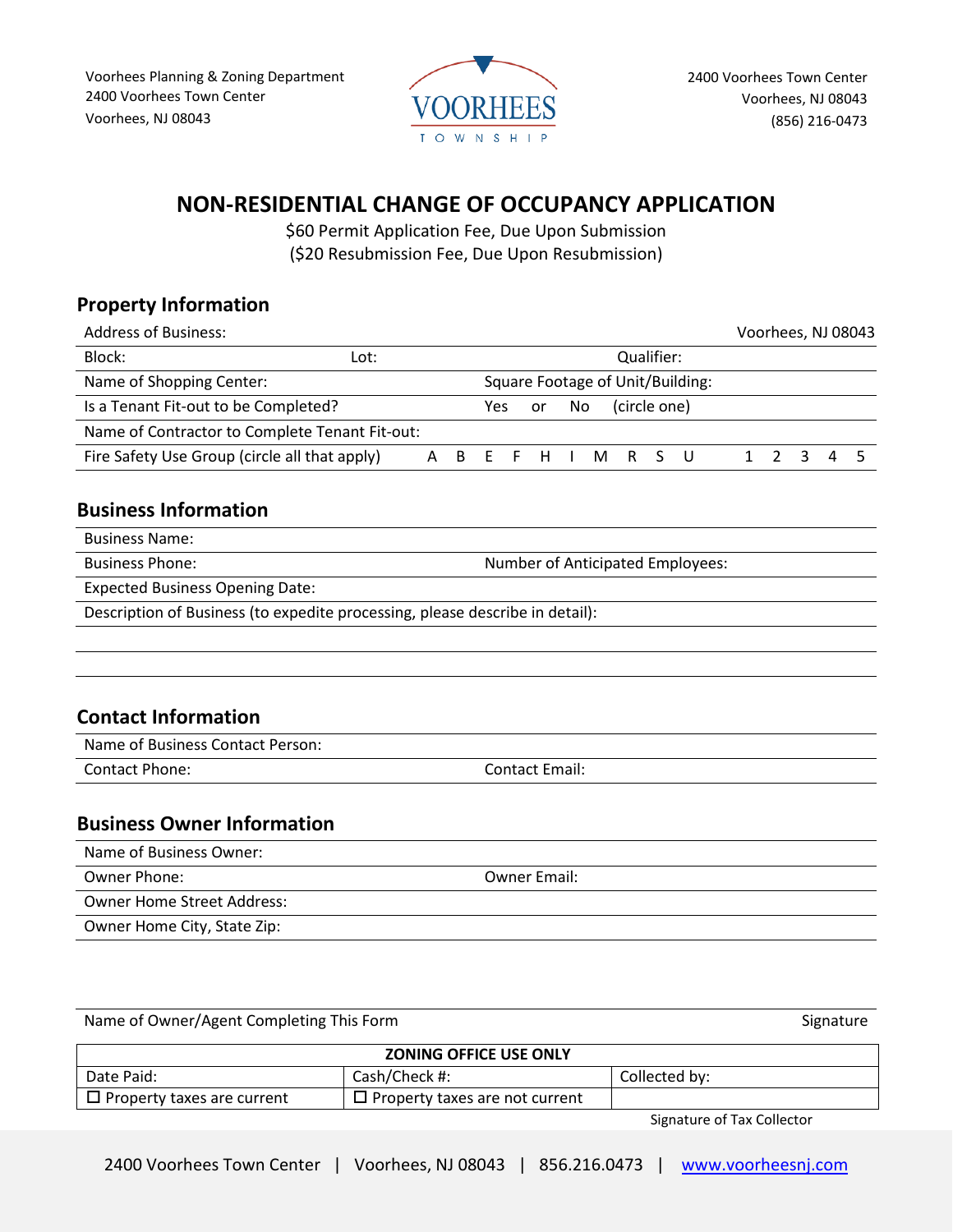

8:30 am – 4:30 pm, M-F Phone: 856-429-0647 Fax: 856-795-2335

## **SIGN PERMIT APPLICATION**

\$60 Permit Application Fee, Due Upon Submission (\$20 Resubmission Fee, Due Upon Resubmission)

Property Address (where sign is to be installed): Block: Lot: Qualifier: Property Owner Name: Name: Name: Property Owner Phone: Property Owner Email: Tenant (Business) Name: Contractor Name: Tenant Phone: Contractor Phone: Tenant Email: Contractor Email:

**REQUIRED**: Email where approval is to be sent:

**REQUIRED**: Proposed signage requested:

| For A Proposed Building (Façade) Sign                           |                                                                                                               |  |  |  |  |
|-----------------------------------------------------------------|---------------------------------------------------------------------------------------------------------------|--|--|--|--|
| Sign Area (in square feet):                                     | Total Façade Area (in square feet):                                                                           |  |  |  |  |
| Sign Height (in feet):                                          | Sign Width (in feet):                                                                                         |  |  |  |  |
|                                                                 |                                                                                                               |  |  |  |  |
| For A Proposed Freestanding Sign                                |                                                                                                               |  |  |  |  |
| $\mathcal{L}$ . A set $\mathcal{L}$ is the set of $\mathcal{L}$ | $\mathbf{u}$ and $\mathbf{u}$ are a subset of $\mathbf{u}$ and $\mathbf{u}$ are $\mathbf{u}$ and $\mathbf{u}$ |  |  |  |  |

| Sign Area (in square feet):       | Height of Structure (in feet):          |
|-----------------------------------|-----------------------------------------|
| Front Setback from ROW (in feet): | Side/Secondary Front Setback (in feet): |

Signature of Applicant

**REQUIRED**: Two copies of a rendering of the proposed signage must be submitted for **all** signage types. Freestanding sign permit applications must also include a **to-scale location plan** (on a property survey or site plan that shows the location of the right-of-way) indicating precisely where the sign is to be installed and what the proposed setbacks from the right-of-way and nearest side property line are (which should match setbacks above).

**Note**: Check with Construction Department for Construction Permit application requirements and procedures.

| <b>ZONING OFFICE USE ONLY</b>                                |                 |  |               |  |          |
|--------------------------------------------------------------|-----------------|--|---------------|--|----------|
| Date Paid:                                                   | Cash/Check #:   |  | Collected by: |  |          |
| APPROVED or DENIED                                           | Date of Action: |  | Article: XV   |  | Section: |
| Property taxes are not current<br>Property taxes are current |                 |  |               |  |          |
| $C = 1$                                                      |                 |  |               |  |          |

Signature of Tax Collector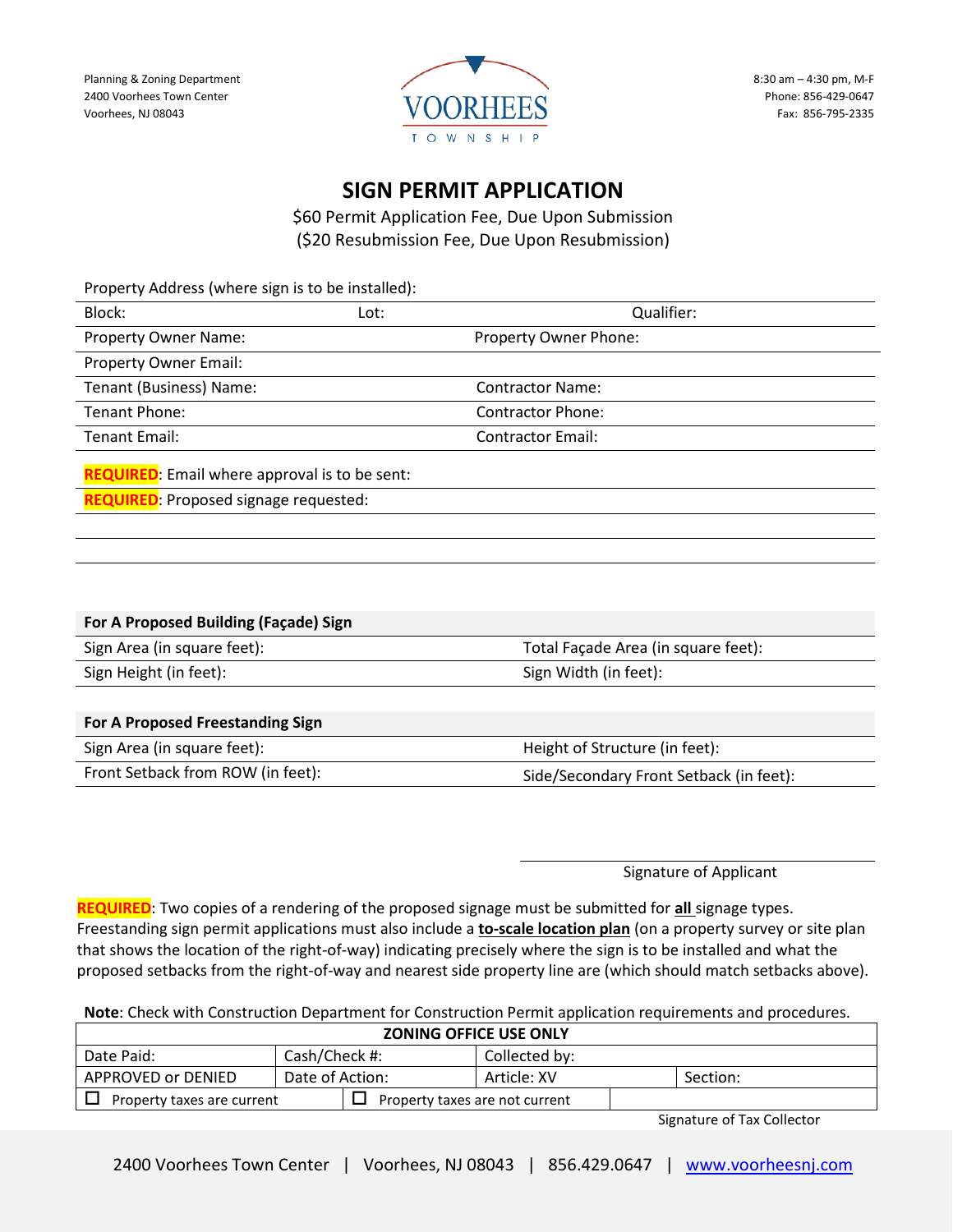*FIRE DEPT USE ONLY*

**DATE REG:\_\_\_\_\_\_\_\_\_\_\_\_\_\_\_\_\_\_\_**

# *VOORHEES TOWNSHIP FIRE DEPARTMENT FIRE SAFETY REGISTRATION FORM / C.O. APPLICATION PLEASE COMPLETE THIS FORM IN DETAIL AND RETURN TO VOORHEES FIRE DISTRICT WITHIN THIRTY (30) DAYS EMAIL: KAREN.WALTON@VTFD66.ORG*

*PHONE: KAREN WALTON, (856) 783-6630 x 7503*

| (PLEASE INDICATE CELL/WORK NUMBER) |                                                                        |
|------------------------------------|------------------------------------------------------------------------|
|                                    | DESCRIPTION OF PRIMARY USE/OCCUPANCY:                                  |
|                                    |                                                                        |
|                                    |                                                                        |
|                                    | ADDRESS FOR BILLS/INVOICES: BUSINESS OWNER BUILDING OWNER (CIRCLE ONE) |
|                                    |                                                                        |
|                                    |                                                                        |
|                                    |                                                                        |
|                                    |                                                                        |
|                                    |                                                                        |
|                                    |                                                                        |
|                                    |                                                                        |
| B. FIRE SUPPRESSION SYSTEMS        |                                                                        |

*FIRE SAFETY REGISTRATION FORM / C.O. APPLICATION(CONT'D)*

UPDATEREGFM UPDATED 02/05/2018

ORHEES